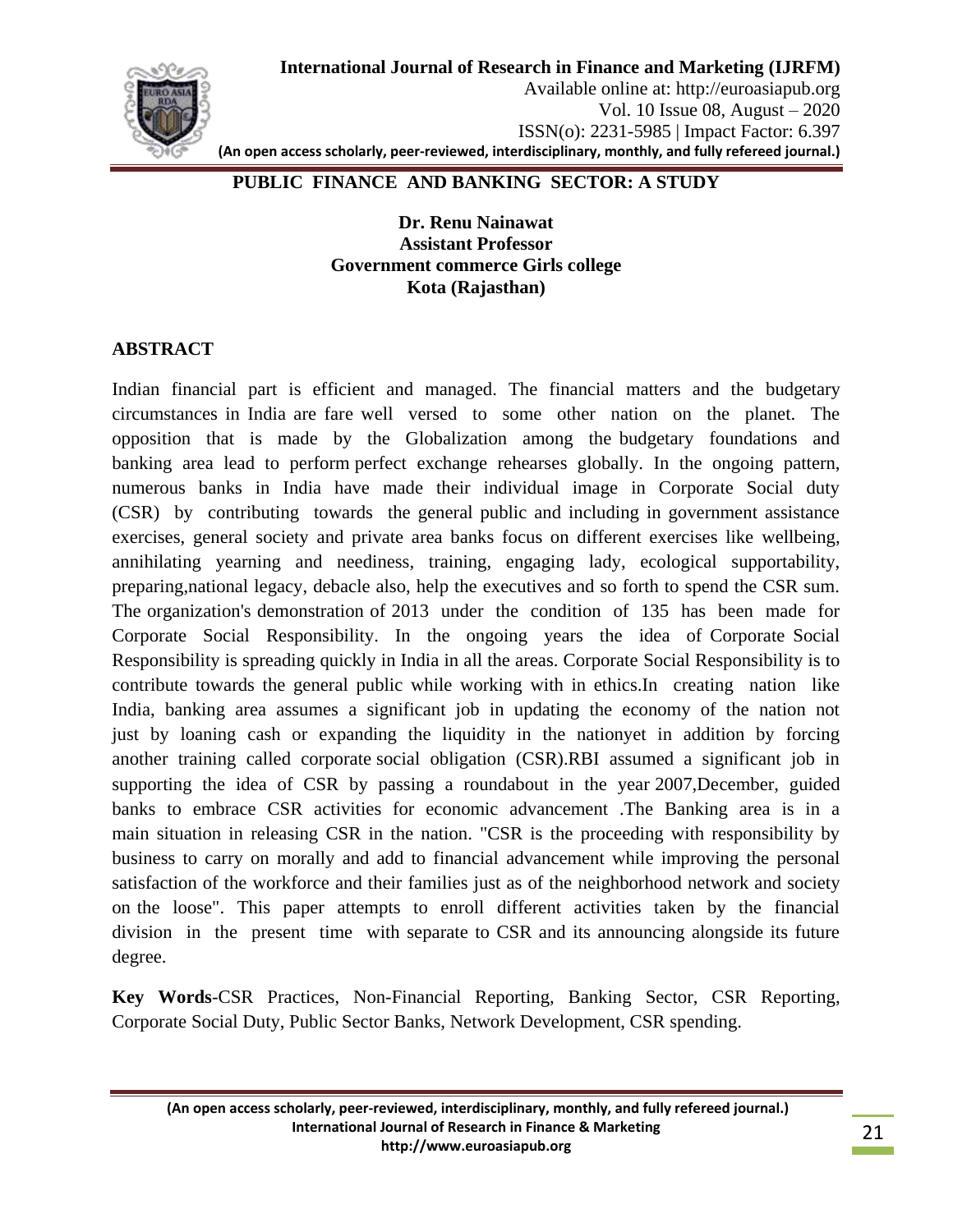

### **INTRODUCTION**

This is the hour of industrialization and commercialization of the whole help part. All theCompanies are pushing ahead for the benefit amplification and the benefit which they are picking up it is from the general public so the organizations must accept it as commitment towards the society which is to be reimbursed as far as social banking towards the advantage of society. This social Banking intends to contribute for the society while leading the work inside the limit of morals and that is called Corporate Social Responsibility. The CSR rehearses have been begun quite a while back however in India its speed of usage were moderate. At present there is an expanding mindfulness about CSR, Sustainable Development and Non-Financial Reporting, the credit goes to RBI in centering the CSR rehearses in Indian Banking Sector, by passing a round in the year 2007, December, guided banks to attempt CSR activities for maintainable advancement. As per Michael Hopkins (2003), CSR is worried about treating the inner and outside partners of the firm morally or in a socially mindful way and the more extensive pointof corporate social obligation is to make ever more elevated ways of life, while safeguarding the benefit of the company, for its partners.Corporate Social Responsibility in India is the primary nation on the planet to make corporate social obligation (CSR) obligatory, after a correction to the Companies Act, 2013 in April 2014. Organizations can put their benefits in territories, for example, training, neediness, sexual orientation equity, and appetite as a component of any CSR consistence. The change told in the Companies Act, 2013 requires organizations with a total assets of INR 500 crore (US \$70) at least million, or a yearly turnover of INR 1000 crore (US \$140) at least million, or net benefit of INR 5 crore (US \$699,125) or more, to burn through 2 percent of their normal net benefits of three years on CSR. Preceding that, the CSR condition was deliberate for organizations; however it was obligatory to uncover their CSR spending to investors.CSR incorporates yet isn't restricted tothe accompanying:1-Ventures identified with exercises determined in the Companies Act; 2-Ventures identified with exercises taken by the organization board as suggested by the CSR Committee, gave those exercises spread things recorded in the Companies Act.Organizations must note that the costs towards CSR are not qualified for conclusion in the calculation of assessable salary. The legislature, be that as it may, is thinking about a re-assessment of this arrangement, just as other CSR arrangements as of late presented under the Companies (Amendment) Act, 2019 ("the Act").CSR alterations under the Companies (Amendment) Act, 2019 As of not long ago, if an organization couldn't completely spend its CSR assets in a given year, it could convey the sum advance and spend it in the following financial, notwithstanding the cash allocated for that year. The CSR alterations presented under the Act currently expect organizations to store the unspent CSR assets into a reserve recommended under Schedule VII of the Act inside the finish of the monetary year. This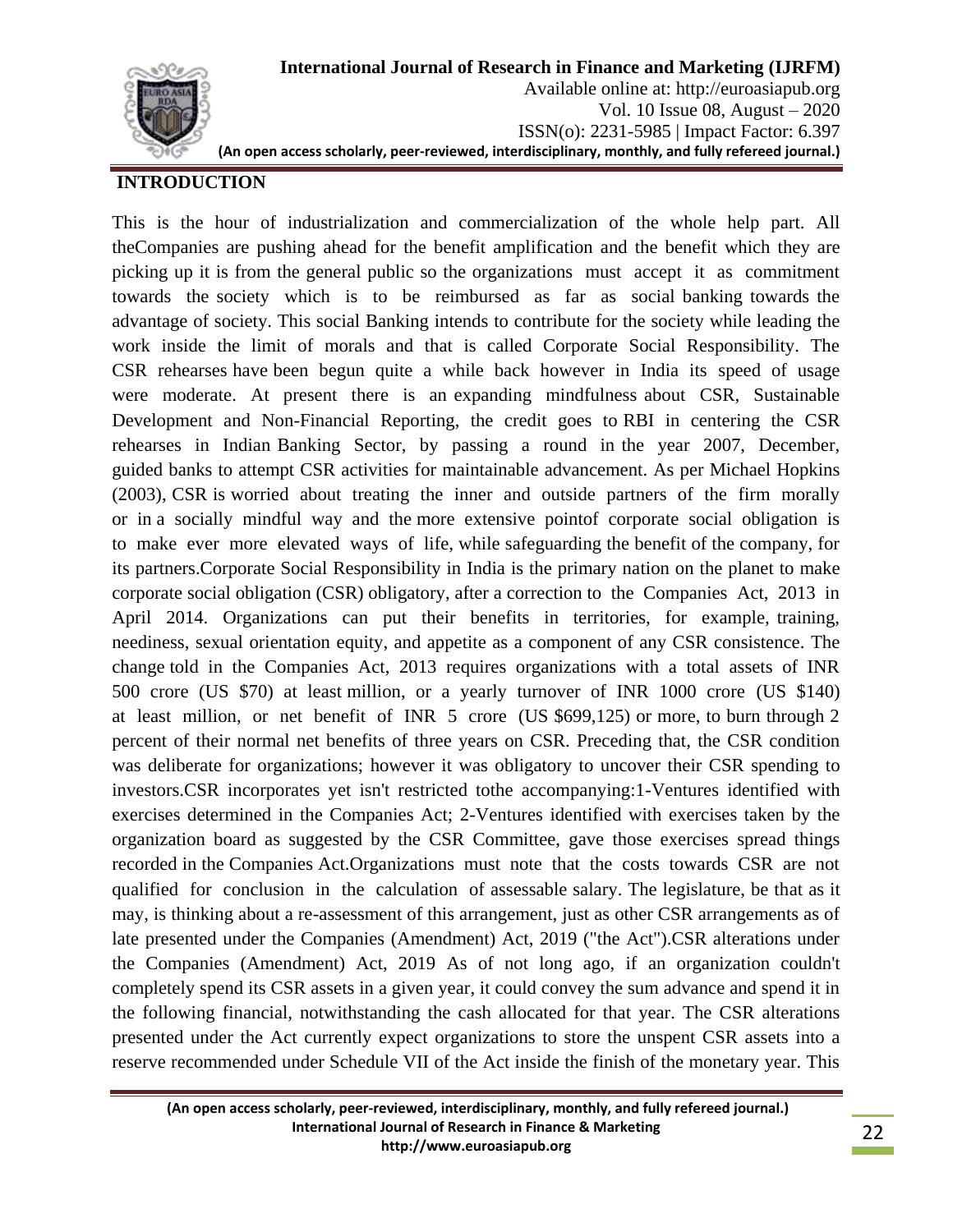

Available online at: http://euroasiapub.org Vol. 10 Issue 08, August – 2020 ISSN(o): 2231-5985 | Impact Factor: 6.397 **(An open access scholarly, peer-reviewed, interdisciplinary, monthly, and fully refereed journal.)**

sum must be used inside three years from the date of move, bombing which the store must be kept in to one of the predefined reserves. The new law endorses for a money related punishment just as detainment if there should be an occurrence of resistance. The punishment ranges from INR 50,000 (US \$700) to INR 25 lakh (US \$35,000) though the defaulting official of the organization might be obligated to detainment for as long as three years, or a fine up to INR 5 lakh(US \$7,023), or both.The administration, be that as it may, is checking on these guidelines after the business protested the severe arrangements, particularly as for the prison terms for CSR infringement, and is yet to operationalize them.The system of CSR is the technique for surveying an association's effect on society and assessing their obligations. It starts with an appraisal of the accompanying parts of every business .

The best CSR plans guarantee that while associations consent to enactment, their ventures additionally regardsthe development and advancement of minimized networks and nature. CSR ought to likewise be supportable –including exercises that an association can maintain without adversely influencing their business objectives. Associations in India have been very reasonable in taking up CSR activities and coordinating them into their business forms. It has gotten logically anticipated in the Indian corporatesetting since associations have perceived that other than developing their organizations, it is likewise critical to shape mindful and supportable associations with the network on the loose. Organizations currently have explicit offices and groups that create explicit approaches, systems, and objectives for their CSR projects and set separate spending plans to help them. More often than not, these projects depend on very much characterized social convictions or are painstakingly lined up with the organizations' business area. CSR slants in India Since the relevance of required CSR arrangement in 2014, CSR spending by corporate India has expanded fundamentally. In 2018, organizations burned through 47 percent higher when contrasted with the sum in 2014-15, contributing INR 7,536 crores (US \$1 billion) to CSR activities, as indicated by a study.Recorded organizations in India spent INR 10,000 crore (US\$1.4 billion) in different projects going from instructive projects, ability advancement, social government assistance, human services, and condition preservation, while the Prime Minister's Relief Fund saw an expansion of 139 percent in CSR commitment over most recent one year. The training segment got the greatest financing (38 percent of the aggregate) trailed by appetite, neediness, and human services (25 percent), natural maintainability (12 percent), provincial improvement (11 percent). Projects, for example, innovation hatcheries, sports, military, decreasing imbalances saw immaterial spends. Considering the ongoing corrections to CSR arrangements, industry explore gauges CSR consistence to improve and go between 97 to 98 percent by FY 2019-20.Instances of CSR in India TATA Group The Tata Group combination in India does different CSR ventures, the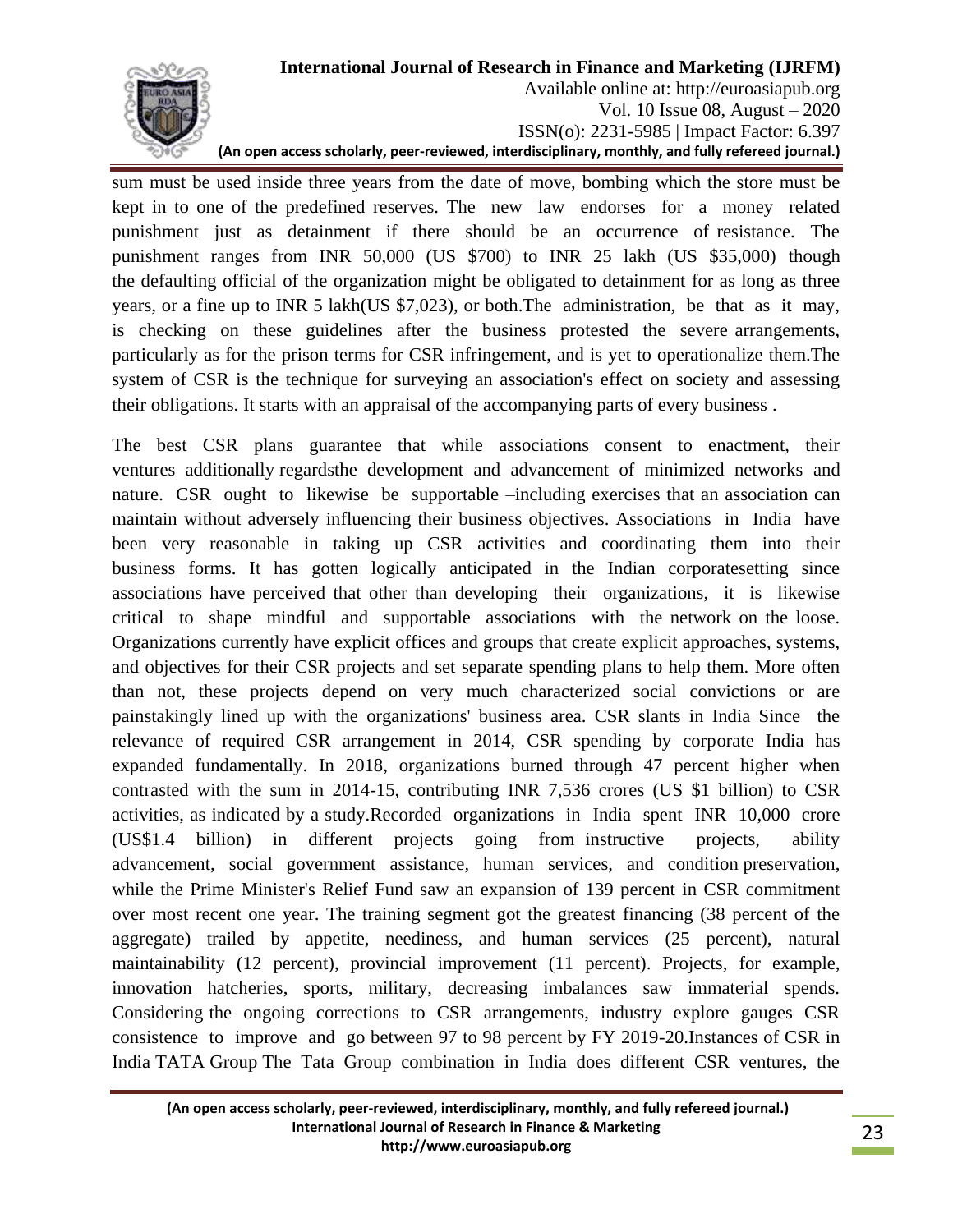

Available online at: http://euroasiapub.org Vol. 10 Issue 08, August – 2020 ISSN(o): 2231-5985 | Impact Factor: 6.397 **(An open access scholarly, peer-reviewed, interdisciplinary, monthly, and fully refereed journal.)**

greater part of which is network improvement and neediness mitigation programs. Through self-improvement gatherings, it has occupied with ladies strengthening exercises, salary age, rustic network advancement, and other social government assistance programs. In the field of instruction, the Tata Group gives grants and blessings to various foundations. The gathering likewise takes part in human services ventures, for example, the assistance of youngster instruction, vaccination, and making of consciousness of AIDS. Different zones incorporate financialstrengthening through farming projects, condition assurance, giving games grants, and foundation advancement, for example, clinics, examine focuses, instructive establishments, sports institute, and social focuses.

ULTRATECHCement India's greatest concrete organization is associated with social work across 407 towns in the nation planning to make supportability and confidence. Its CSR exercises center around human services and family government assistance programs, instruction, framework, condition, social government assistance, and economical business. The organization has composed clinical camps, inoculation programs, purification programs, school enlistment, manor drives, water preservation programs, mechanical preparing, and natural cultivating programs. Mahindra and Mahindra Indian car producer Mahindra and Mahindra (M&M) set up the K. C. Mahindra Education Trust in 1954, trailed by Mahindra Foundation in 1969 to advance training. The organization basically centers oninstruction projects to help financially and socially distraught networks. Its CSR programs put resources into grants and awards, vocation preparing, social insurance for remote territories, water protection, and fiasco alleviation programs. M&M runs projects, for example, Nanhi Kali concentrating on instruction for young ladies, Mahindra Pride Schools for mechanical preparing, and Lifeline Express for social insurance benefits in remote zones. ITC Group ITC Group, an aggregate with business interests across lodgings, FMCG, farming, IT, and bundling divisions has been concentrating on making reasonable job and condition security programs. The organization has had the option to produce maintainable job open doors for 6,000,000 individuals through its CSR exercises. Their e-Choupal program, which means to interface country ranchers through the web for obtaining horticulture items, covers 40,000 towns and more than 4,000,000 ranchers. It's social and ranch ranger service program helps ranchers in changing over no man's land to pulpwood estates. Social strengthening programs through smaller scale ventures or credits have made supportable vocations for more than 40,000 rustic ladies.Distinctive Key AreasThe significant key zones of CSR like, youngsters government assistance, network government assistance, instruction, condition, medicinal services, destitution destruction, rustic advancement, professional preparing, ladies strengthening, assurance to young lady kid, and business. Education: Almost all the banks in India have given due significance to instruction. A portion of the banks have given cash while some have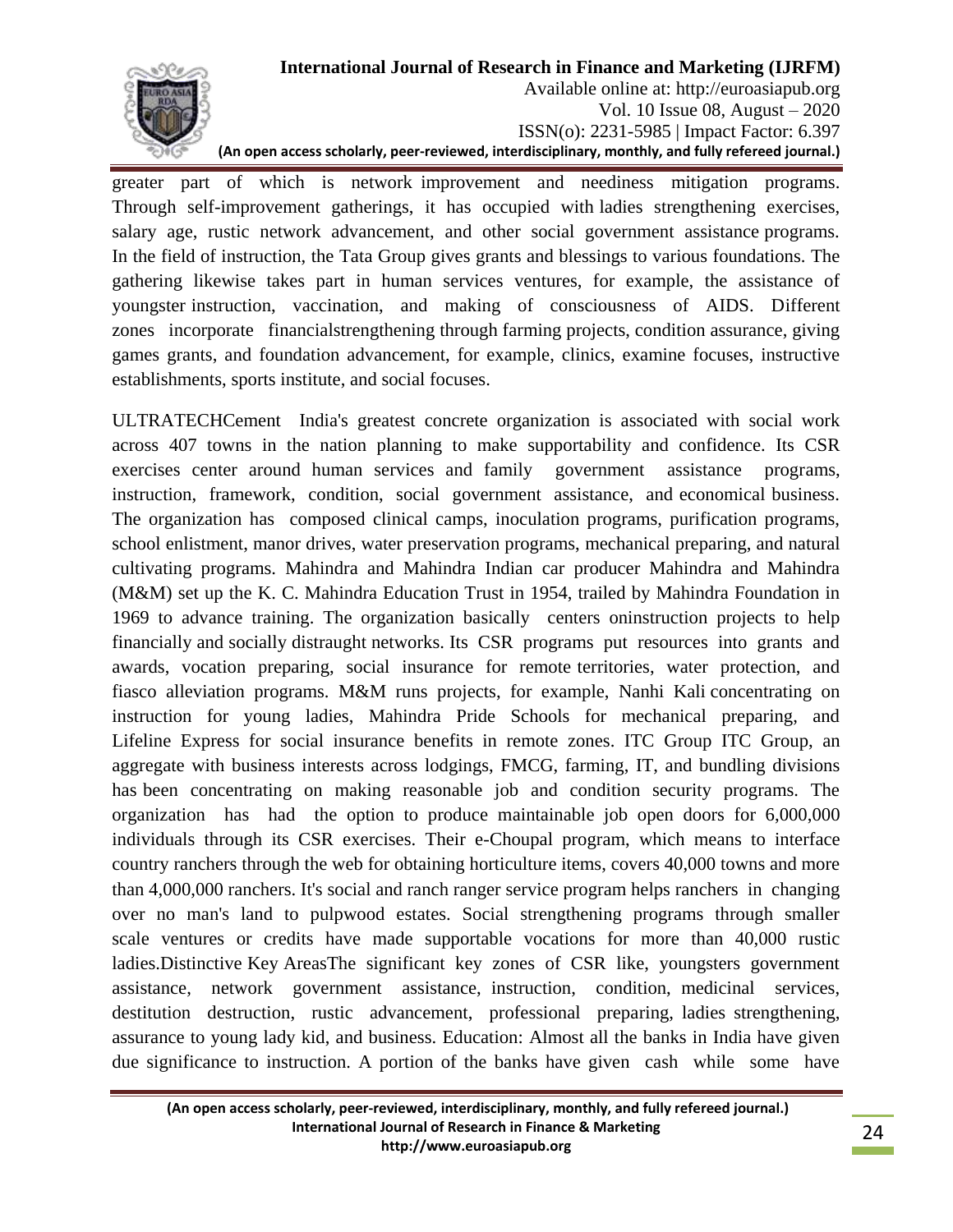

Available online at: http://euroasiapub.org Vol. 10 Issue 08, August – 2020 ISSN(o): 2231-5985 | Impact Factor: 6.397 **(An open access scholarly, peer-reviewed, interdisciplinary, monthly, and fully refereed journal.)**

helped the schools in other various offices for example, Allahabad Bank is giving fans in every study hall and staffroom in Primary Schools furthermore, helping schools in giving the drinking water to youngsters. The bank has caused Rs. 26.68 lacs in budgetary year 2014-15 (Source: Annual Report Allahabad Bank 2014-15) Provincial Development: Similarly like training a large portion of the banks of Indiahave put resources into Rural Improvement. Some of them are instructing country individuals by Financial Literary Centers while some of them have given budgetary assistance to towns. Association Bankof India's Adarsh Gram is the case of rural advancement.

**Social Community Welfare:** This class incorporates the government assistance exercises for society government assistance as entirety. Right now the government assistance exercises can be incorporatedlike Axis Bank work for Armed Powers veteransand association bank of India'sUnion Social Foundation. Right now talk about the distinctive social issues to be dealt with in India. Wellbeing: Health is the last classification where various banks offer different wellbeing offices to the denied individuals. Hub bank hasbegun wellbeing and injury care focuses in various zones. Bank of Indiaadditionally have various plans like Ambulances to Hospitals obliging monetarily tested segments of the general public, provincial zones, and so forth ultra-present dayclinical hardware's to Family Arranging Centers and different medical clinics. Wheel seats to truly tested sportspersons and others.

### **OBJECTIVE OF THE STUDY**

The Present study intends to assess the various elements of Corporate Social Responsibility by studying the accompanying Objectives:

- 1-To Study the idea of CSR;
- 2-To Study the Major territories of CSR activities in Indian Banking Sector.
- 3-To Study the CSR Reporting Practices in Indian Financial Sector.
- 4-To Focus on the Present Status of CSR in Banking.

Significant Contributions of Different Banks towards SocietyAXIS bank:At Axis Bank, Corporate Social Responsibility and supportability are not simple commitments yet are fundamental mainstays of our ceaseless accomplishment for present and future. The bank's theory on CSR and supportability originates from their solid confidence in doing useful for the association by doing useful for the general public. The outcome is a positive pattern of organization development and network improvement which prompts flourishing that perseveres.Union bank of India: Union Bank of India has created CSR activities set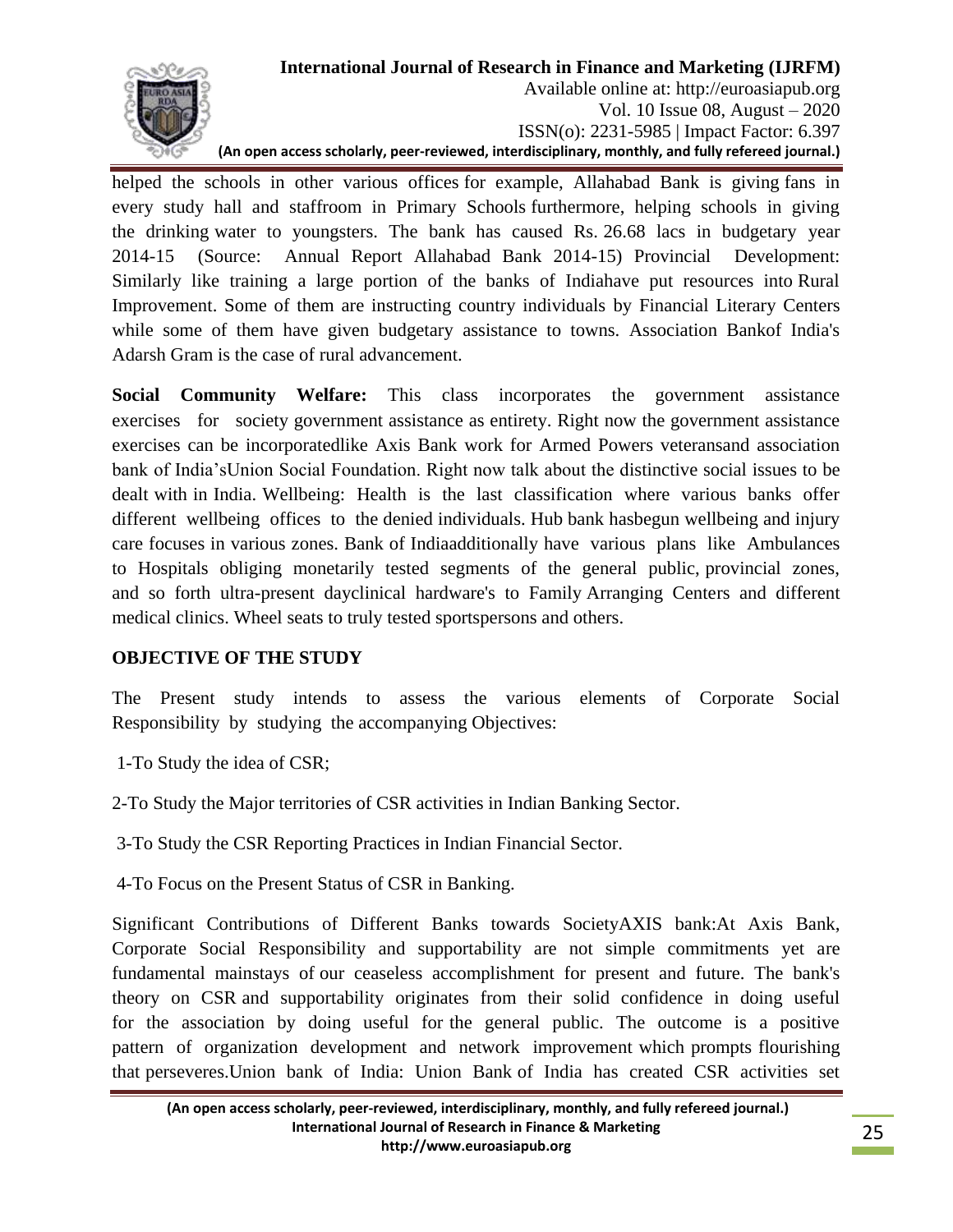

Available online at: http://euroasiapub.org Vol. 10 Issue 08, August – 2020 ISSN(o): 2231-5985 | Impact Factor: 6.397 **(An open access scholarly, peer-reviewed, interdisciplinary, monthly, and fully refereed journal.)**

up. The emphasis is on the country division is through town information focuses and ranchers' clubs and so on we likewise have plans for the young lady kid, where we deal with training costs. Activities are set up indifferent zones, for example, giving drinking water to schools, giving transport covers and so on.

 At INDUSLNDBank they state "we are committedto maintain our business in a manner that produces an incentive for our clients, customers, investors and representatives. We have strived to accept our social obligations and the significance of our effect on the earth in connection preservation and environmental change.

Allahabad Bank:Bank has worked in various territories of CSR. They call their CSR Activities as Social Banking. The bank has opened 18 Financial Literacy Centers and a lot increasingly social works Bank of India: Bank of India accepts that it is its chief obligation to contribute towards affecting the lives of different partners like clients, workers, investors, networks and condition in a positive way through all parts of its tasks, in this manner serving the enthusiasm of the general public on the loose. Bank of India has an approach to give back a piece of what it hasgotten from nature and society and is contributing/taking an interest on a maintainable premise in exercises and tasks for encouraging the equivalentNew Initiatives identified with CSR:This variable is utilized to quantify the new CSR activities taken by the banks in the separate year forwhich CSR has been estimated. A portion of the significant activities taken by the banks are recorded underneath:

- 1-Programs for advancement of ladies business visionaries
- 2-Village selection plans
- 3-Green activities like power review of bank office
- 4-Establishment of Butterfly park which houses therapeutic plants
- 5-Tree Plantation Drives

6-Spreading mindfulness on Climate Change andGlobal Warming, holding hands with 'Overall Fund of Nature' (WWF) and 'The Indus Entrepreneurs' (TIE) WOMEN Welfare: This variable shows the exercises done toward government assistance of ladies and young lady youngster.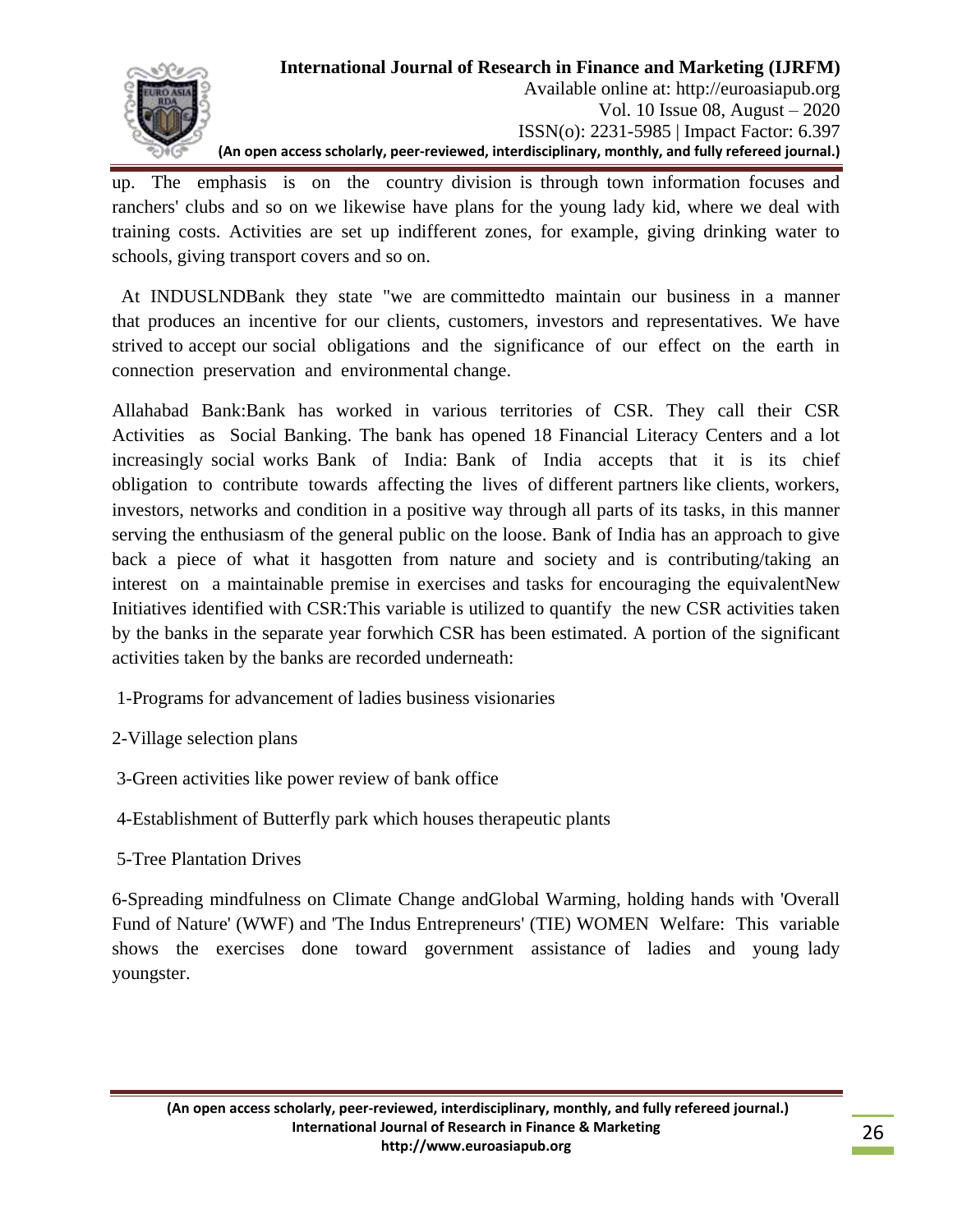

A portion ofthe exercises which banks are acting in the field of the ladies government assistance are as per the following:

- 1-Free or concessional training for poor young ladies, grants to young lady understudies
- 2-Concessions on the financing cost for young lady understudy,
- 3-Project for Women Weavers in Varanasi,
- 4-Insurance strategies uncommonly for country and urban poor ladies,
- 5-Special Master cardsgave for ladies
- 6-Women strengthening through gift of sewing machines for self-work,
- 7-Maternal Nutrition Project,

8-Support to Indian School of Microfinance for Women (ISMW), Rancher's Welfare: Indian economy has consistently beena horticulture based economy.

Despite the fact that the commitment of horticulture to the GDP of the nation has diminished in past years, an enormous bit of populace despite everything relies on farming for its survival. However, the agribusiness area is still in a small state. Because of the poor monetary soundness of agribusiness segment, India watches an enormous number of instances of suicide among the ranchers. It has been felt that there is a pressing necessity to advance interests right now government assistance of the ranchers.

A portion of the significant exercises done by the banks under the rancher's government assistance are as per the following:

1-Agriculture Debt Waiver and Debt Relief Scheme,s

2-Loan for Solar Water Heating Systems at concessional rate,

3-Rural Extension Education Programs empowering ranchers and business visionaries to improve their profitability/creation,

- 4-Establishment of Farmers clubs,
- 5-Farmers' Training Centers (FTCs),

6-Special Visas for ranchers,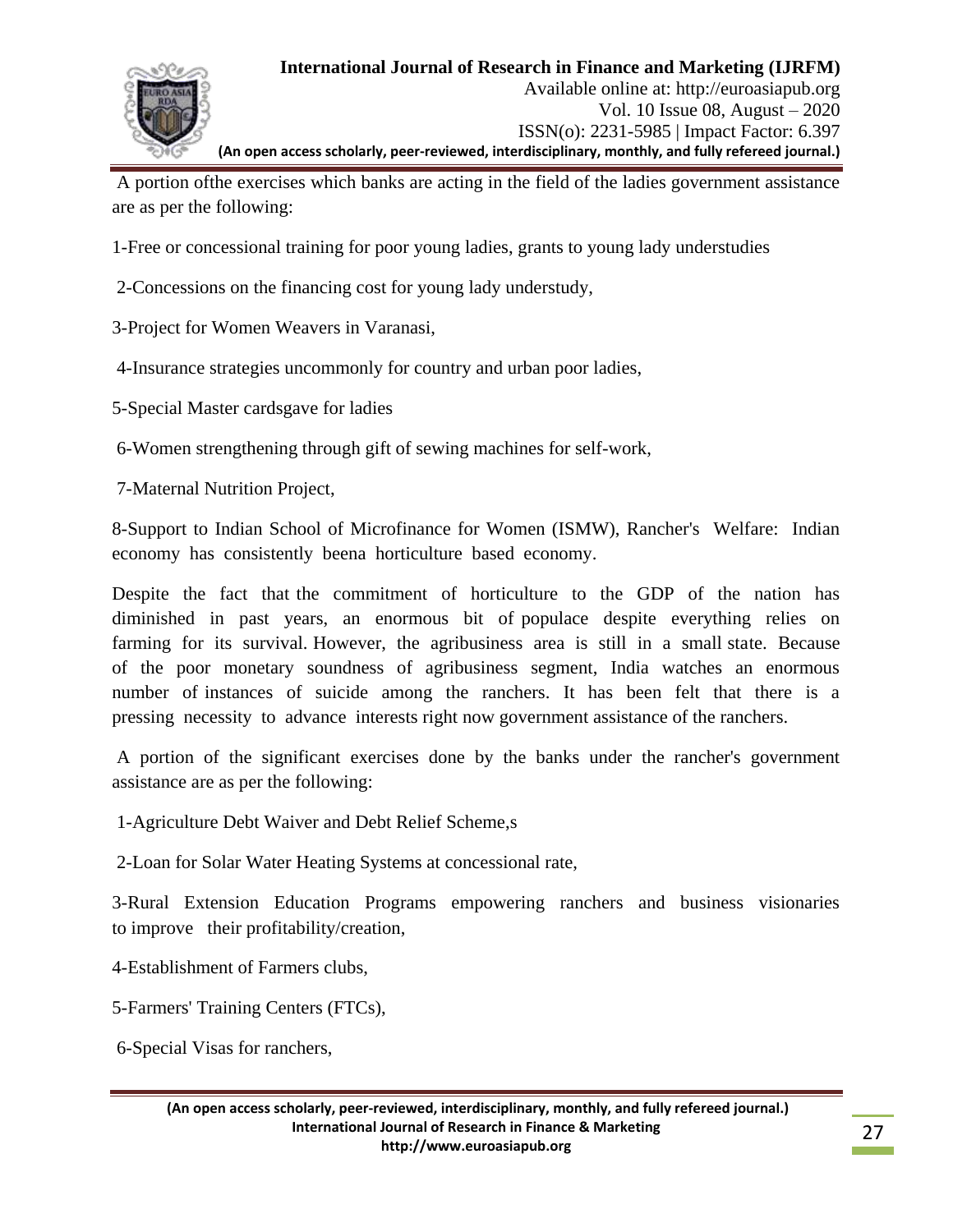

- 7-Agriculture information sharing Programs,
- 8-National protection programs for farming,
- 9-Financing country go-downs and cold stockpiles/stockrooms,
- 10-Debt Swap Schemes ,
- 11-Setting up horticulture bunches for better cultivating ,
- 12-Commodity fund against promise of stockroom receipts of agro items.

### **Conclusion**

The investigation shows that however the Indian banks are putting forth attempts in the CSR regions yet still there is a necessity of more accentuation on CSR. There are a few banks which are not in any event, meeting the administrative necessity of Priority segment loaning and rustic branch development. Significantly after the RBI's rules for monetary education programs the banks have not make considerable strides right now. The RBI might be increasingly stringent in implementing such administrative prerequisites. The banks have concentrated on the network government assistance and ranchers' government assistance programs however the endeavors for ladies government assistance and training are not sizeable. Besides, the open area banks have in general most elevated commitment in CSR exercises. Private banks and outside banks are as yet slacking right now.Banks are typically decided from the perspective of their money related execution yet this study has investigated another measurement for dissecting the exhibition of banks. It could be deduced from the examination that specific banks like ICICI bank, HDFC bank and State Bank of India which are top entertainers regarding gainfulness and development are not at the top in CSR exercises. This investigation may important for business banks to comprehend their own situation among the general financial segment and furthermore it is significant for policymakers to pass judgment on the banking execution from the point of corporate social obligation. In any case, various restrictions of this investigation could be distinguished .